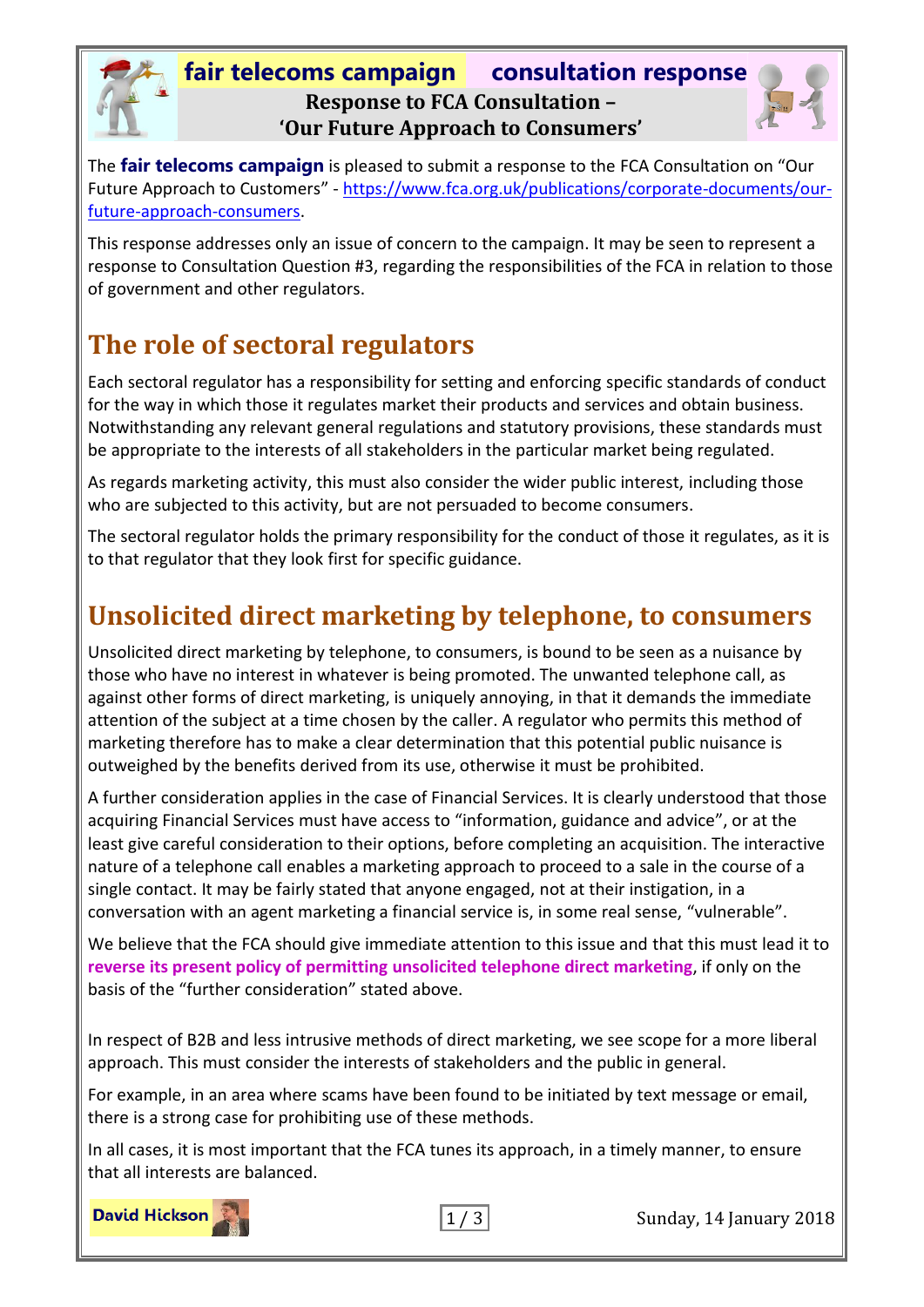

## **Due diligence in use of leads obtained by other parties**

A prohibition of the practice of unsolicited direct marketing by telephone that covered only the activities conducted directly by "authorised persons" would not completely address the issue.

The prohibition must address the activities of those acting on behalf of authorised persons, whether or not by prior arrangement. It must cover both engaged agents and "lead farmers", who conduct marketing operations for business which only those authorised are competent to complete. Obviously the FCA cannot however directly regulate those who are not authorised.

To achieve this purpose, the direct prohibition must be accompanied by a requirement for authorised persons to apply due diligence in ensuring that leads they use have not been obtained by methods which they themselves could not have used.

## **The issue of "consent"**

Statutory regulations covering unsolicited direct marketing are based on regulations covering use of personal data, and thereby apply the concept of "consent". We take the view that if a particular contact from a particular organisation has been clearly requested, then it cannot be "unsolicited" and cannot be deemed to be improper.

An unsolicited marketing approach must be unexpected, so there is no way that the recipient could have been in a position to provide meaningful informed "consent" to such an approach.

We believe that, in setting its code, the FCA should simply consider whether an approach has been explicitly requested ("solicited"), prohibiting unsolicited direct marketing approaches to consumers by telephone call.

# **The role of the ICO**

The ICO is responsible for the enforcement of statutory provisions covering the protection of personal data. This extends to general rules covering unsolicited direct marketing by electronic means, including by telephone call. This role is entirely different to that of the FCA.

- The FCA defines the terms of its own regulations and is thereby able to swiftly reflect its understanding of the relevant markets through revised regulations and / or enforcement policies. The ICO can however only enforce compliance with the terms of statutory regulations.
- The FCA holds the power to disable the conduct of authorised business operations, through licensing and other regimes. The ICO, in contrast, may only impose financial penalties set at a level that cannot materially affect the business responsible for a breach.
- Getting away from the nonsense of "consent" to "unsolicited" contacts and applying rules regarding due diligence, means that only the FCA could impose the necessary requirements.
- The FCA has a direct regulatory relationship with those who operate in the Financial Services Sector. This enables the FCA to apply regulations that are clearly recognised as relevant, and it thereby achieves a much greater degree of compliance than that with general regulations.

Proposals to engage the ICO in direct regulation of the Financial Services market must be rejected.



2 / 3 Sunday, 14 January 2018